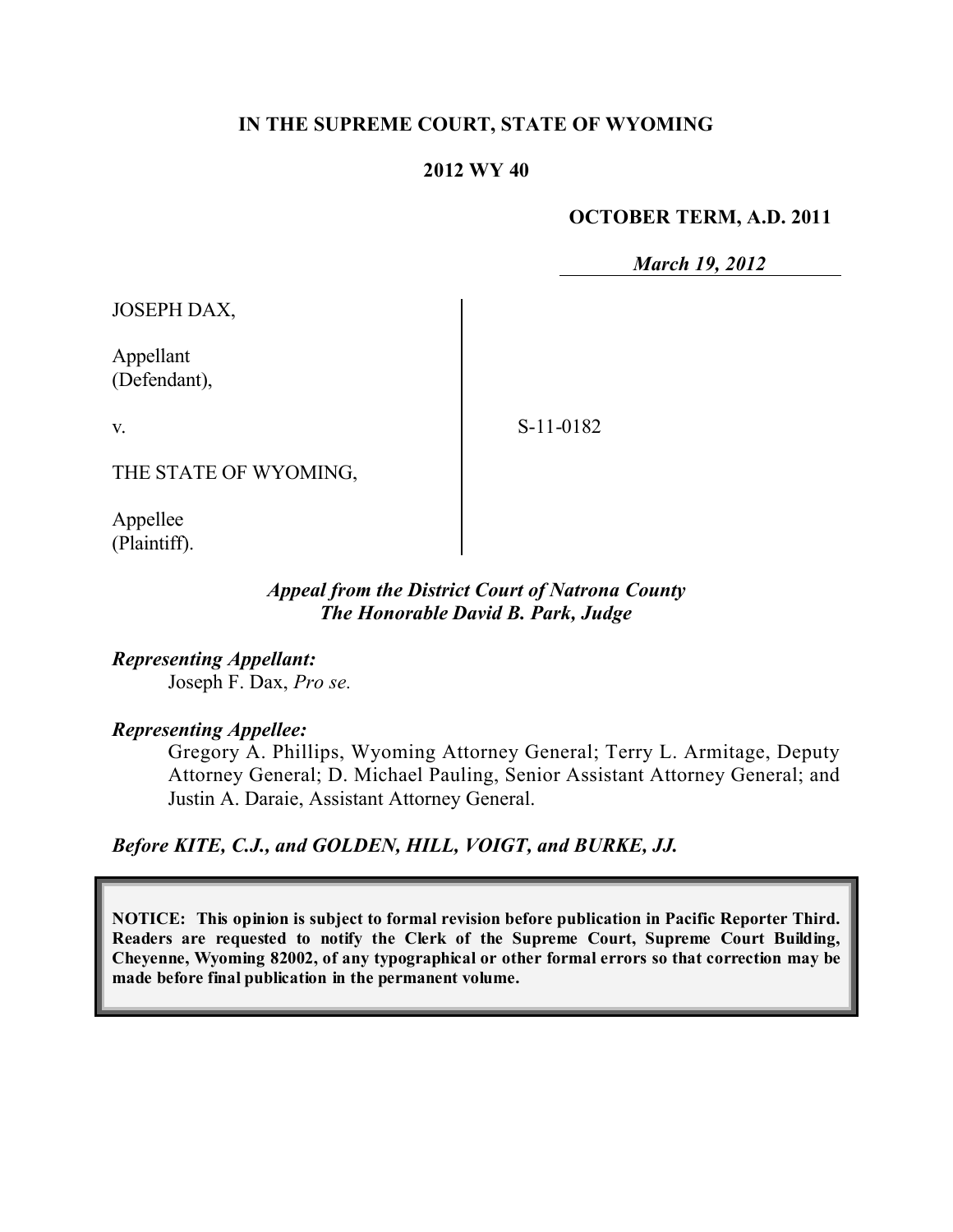## **HILL,** Justice.

[¶1] Joseph F. Dax filed this *pro se* appeal contesting an order denying him credit for time served. Dax claims he should receive credit against his state sentence for time spent in pre-trial detention on a federal charge. We affirm.

#### **ISSUE**

[¶2] Although no issue is stated in Dax's brief, he argues in the body of his brief that his state sentence should be credited with time served, beginning from his date of arrest on the federal charge.

### **FACTS**

[¶3] Both Dax's state and federal prosecution arise from a Casper burglary that involved theft of firearms in violation of 18 U.S.C. § 922(g)(1). In May of 2002 federal authorities arrested Dax on a charge of a felon in possession of firearms. Shortly thereafter, the State charged Dax with aiding and abetting burglary in violation of Wyo. Stat. Ann.  $\S6 6-3-301(a)(c)(i)$  and  $6-1-201$  (LexisNexis 2011) and with conspiracy to commit burglary in violation of Wyo. Stat. Ann. § 6-1-303 (LexisNexis 2011). The State also lodged a detainer and requested that Dax be transferred to State custody after the federal prosecution.

[¶4] In August of 2002 Dax pled guilty to the federal charge, and in November of 2002 the federal court sentenced him to a minimum term of 15 years in prison. That same month, the State acquired custody of Dax and its prosecution proceeded. Dax also pled guilty at the state level to aiding and abetting, while the conspiracy charge was dismissed. The State agreed that Dax's state sentence would be served concurrently with the federal sentence. In April of 2003 the state district court sentenced Dax to 20 to 25 years to run concurrently with the federal sentence. At that time, Dax requested credit for time served, and the district court ruled that Dax was entitled to credit for time he served solely on the state charge but that he was not entitled to credit for time he served while he served the federal sentence. The State argued that Dax was not entitled to any credit because the federal court imposed sentence before he was transferred to state custody. The state judgment and sentence was silent on the matter of credit for time served.

[¶5] Subsequent to the judgment and sentence, Dax began four legal proceedings. First, he took a direct appeal but voluntarily dismissed it in December of 2003. Second, in April of 2004 he filed a motion for sentence reduction based on good behavior and in that motion requested credit for time served in federal pre-trial confinement. The district court denied that motion without a hearing and Dax did not appeal. Third, in December of 2004 Dax filed another motion for sentence reduction. The State actually supported this motion because Dax had cooperated against another offender. In the motion Dax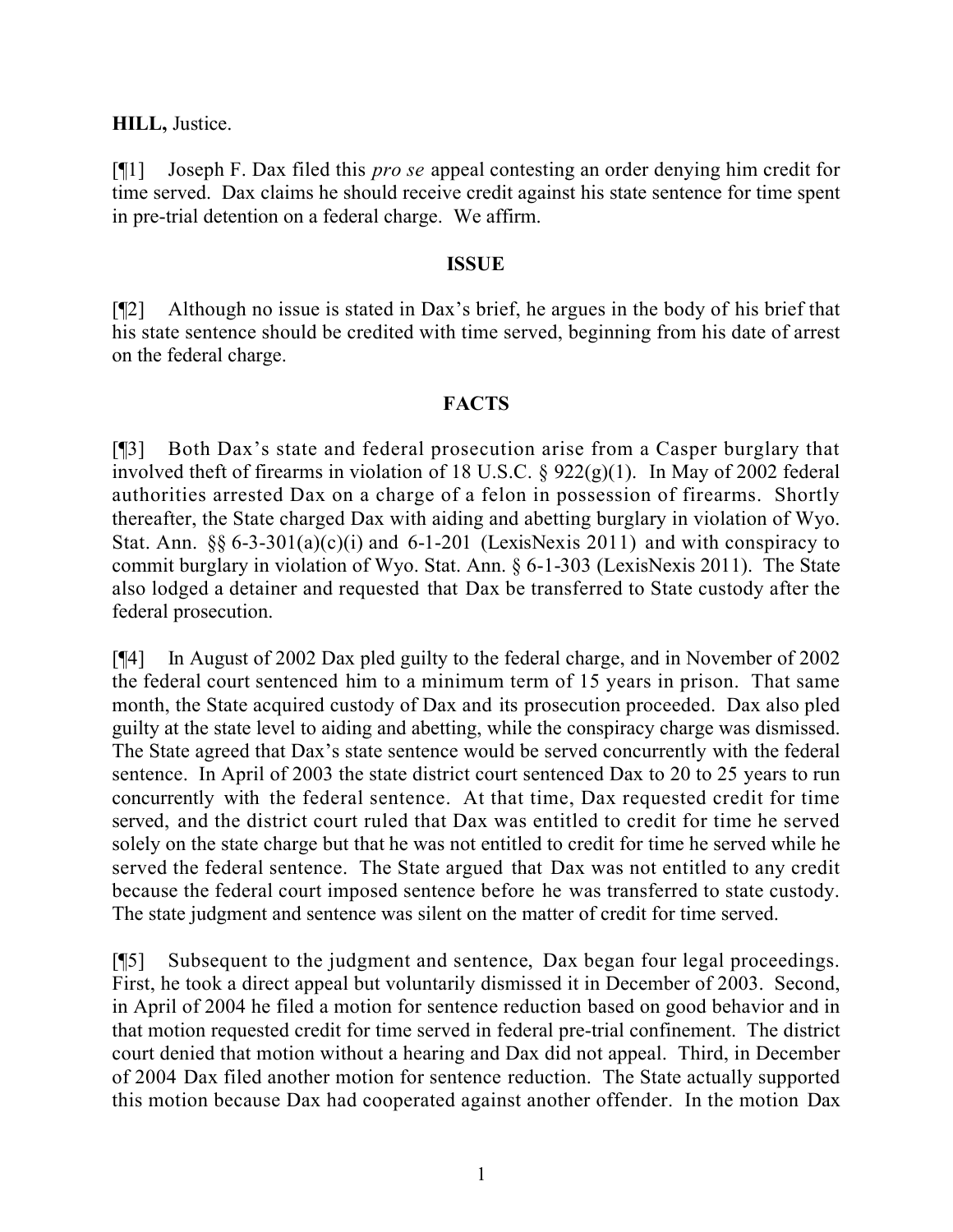again requested credit for pre-sentence confinement but did not specify whether he meant federal presentence confinement or state presentence confinement, or both. The district court denied the motion this time after a hearing and again Dax did not appeal. Fourth, and finally, Dax instituted this present action in May of 2011.

[¶6] In this action Dax filed a *pro se* motion to correct an illegal sentence. He again requested credit for time served, which the district court denied and stated:

> Defendant is not entitled to credit for time served in this case because he has failed to show that his confinement was attributable only to the specific charges in this case. Defendant's motion indicates that he was arrested on May 31, 2002, on a federal criminal charge. Defendant then states that on or about May 31, 2002, a detainer was lodged against him by the State of Wyoming for charges that led to the sentence in the above-captioned case. Defendant has failed to show that he would have been released from federal custody if the State of Wyoming had not placed a detainer.

This appeal followed.

# **STANDARD OF REVIEW**

[¶7] "A sentence that does not include proper credit constitutes an illegal sentence. Whether a sentence is illegal is a question of law, which we review *de novo*." *Baker v. State*, 2011 WY 53, ¶ 8, 248 P.3d 640, 642 (Wyo. 2011). However, we will dispose of this appeal upon other grounds.

# **DISCUSSION**

[¶8] Dax's issue on appeal is that he should receive credit against his state sentence for time spent in pre-trial detention on the federal charge. The State argues that the doctrine of *res judicata* bars review of the issue raised by Dax because he failed to raise the issue earlier. We agree.

[¶9] The doctrine of *res judicata* bars litigation of issues that were or could have been determined in a prior proceeding. *Martinez v. State*, 2007 WY 164, ¶ 15, 169 P.3d 89, 92 (Wyo. 2007). Four factors are used to determine the applicability of the doctrine: "(1) identity in parties; (2) identity in subject matter; (3) the issues are the same and relate to the subject matter; and (4) the capacities of the persons are identical in reference to both subject matter and the issues between them." *Id. ¶* 11*,* 169 P.3d at 91 (quoting *Lacey v. State*, 2003 WY 148, ¶ 11, 79 P.3d 493, 495 (Wyo. 2003)).